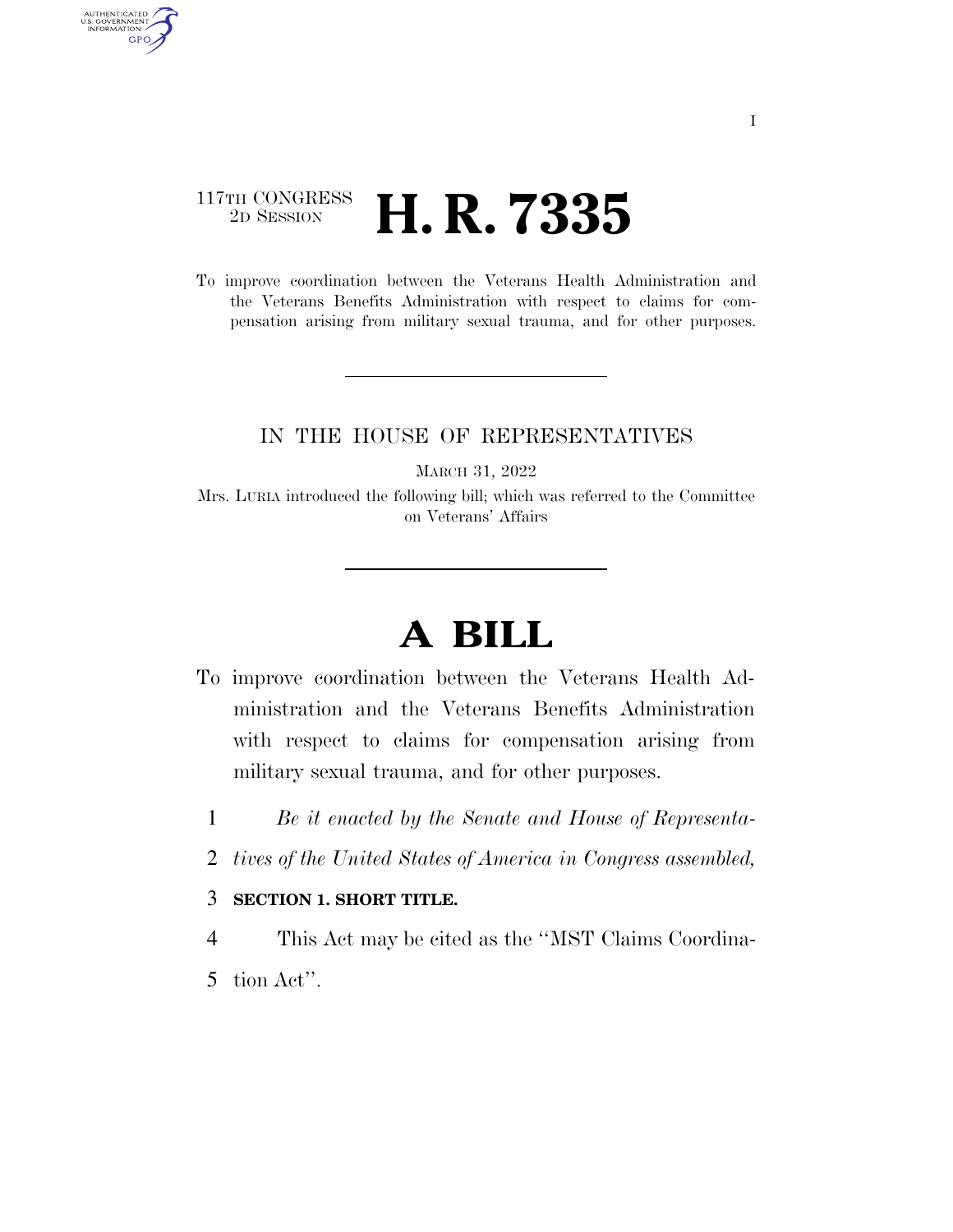| 1              | SEC. 2. VETERANS HEALTH ADMINISTRATION AND VET-                        |
|----------------|------------------------------------------------------------------------|
| $\overline{2}$ | ERANS BENEFITS ADMINISTRATION COORDI-                                  |
| 3              | <b>NATION</b><br><b>FOR</b><br><b>CERTAIN CLAIMS</b><br><b>ARISING</b> |
| $\overline{4}$ | FROM MILITARY SEXUAL TRAUMA.                                           |
| 5              | (a) COORDINATED PROVISION OF MATERIALS.—                               |
| 6              | (1) REQUIRED MATERIALS.—During or imme-                                |
| 7              | diately after each covered event, and together with                    |
| 8              | each covered document, in a claim for compensation                     |
| 9              | arising from military sexual trauma experienced by                     |
| 10             | a covered individual, the Under Secretary for Bene-                    |
| 11             | fits of the Veterans Benefits Administration, in co-                   |
| 12             | ordination with the Under Secretary for Health of                      |
| 13             | the Veterans Health Administration, shall provide,                     |
| 14             | to the covered individual—                                             |
| 15             | (A) outreach letters;                                                  |
| 16             | (B) information on the Veterans Crisis                                 |
| 17             | Line;                                                                  |
| 18             | (C) information on how to make an ap-                                  |
| 19             | pointment with a mental health provider; and                           |
| 20             | (D) other information on available re-                                 |
| 21             | sources relating to military sexual trauma (in-                        |
| 22             | cluding information on military sexual trauma                          |
| 23             | coordinators of the Veterans Health Adminis-                           |
| 24             | tration, mental health providers trained in mili-                      |
| 25             | tary sexual trauma issues, and peer support                            |
| 26             | specialists).                                                          |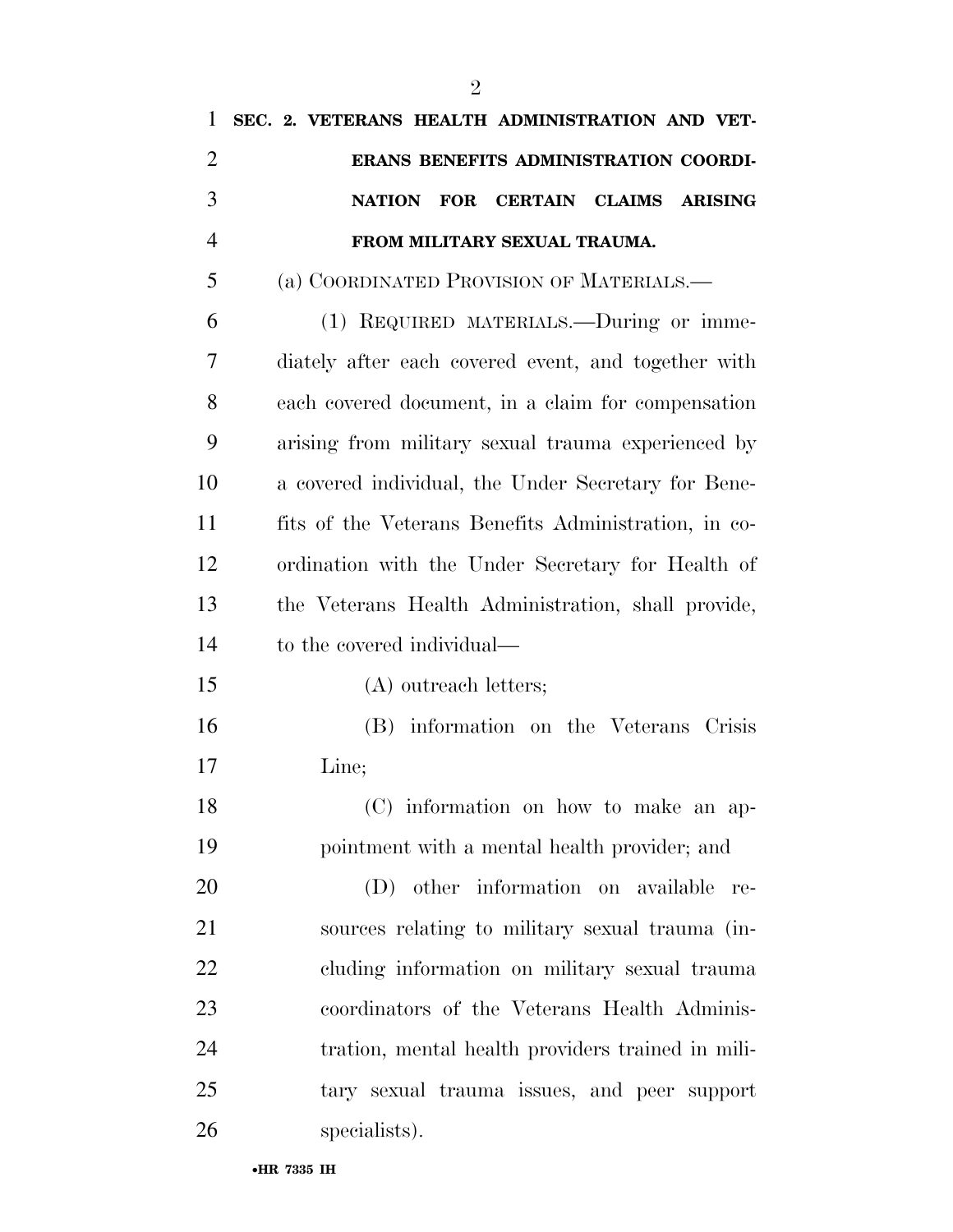(2) FORMAT OF MATERIALS.—Materials de- scribed in paragraph (1) may be provided electroni-cally.

 (b) AUTOMATIC NOTIFICATION SYSTEM.—In a claim for compensation arising from military sexual trauma ex- perienced by a veteran, if the veteran is enrolled in the patient enrollment system of the Department of Veterans Affairs under section 1705 of title 38, United States Code, and consents to the notification system under this sub- section, the Under Secretary for Benefits shall automati- cally notify the Under Secretary for Health shortly before the veteran—

(1) participates in any covered event; or

(2) receives any covered document.

 (c) IMPLEMENTATION DEADLINE.—The Secretary of Veterans Affairs shall implement this Act not later than 18 months after the date of the enactment of this Act. (d) DEFINITIONS.—In this section:

 (1) The term ''compensation'' has the meaning given that term in section 101 of title 38, United States Code.

22 (2) The term "covered document" means a de- termination (including a rating determination) that the Secretary of Veterans Affairs provides to the